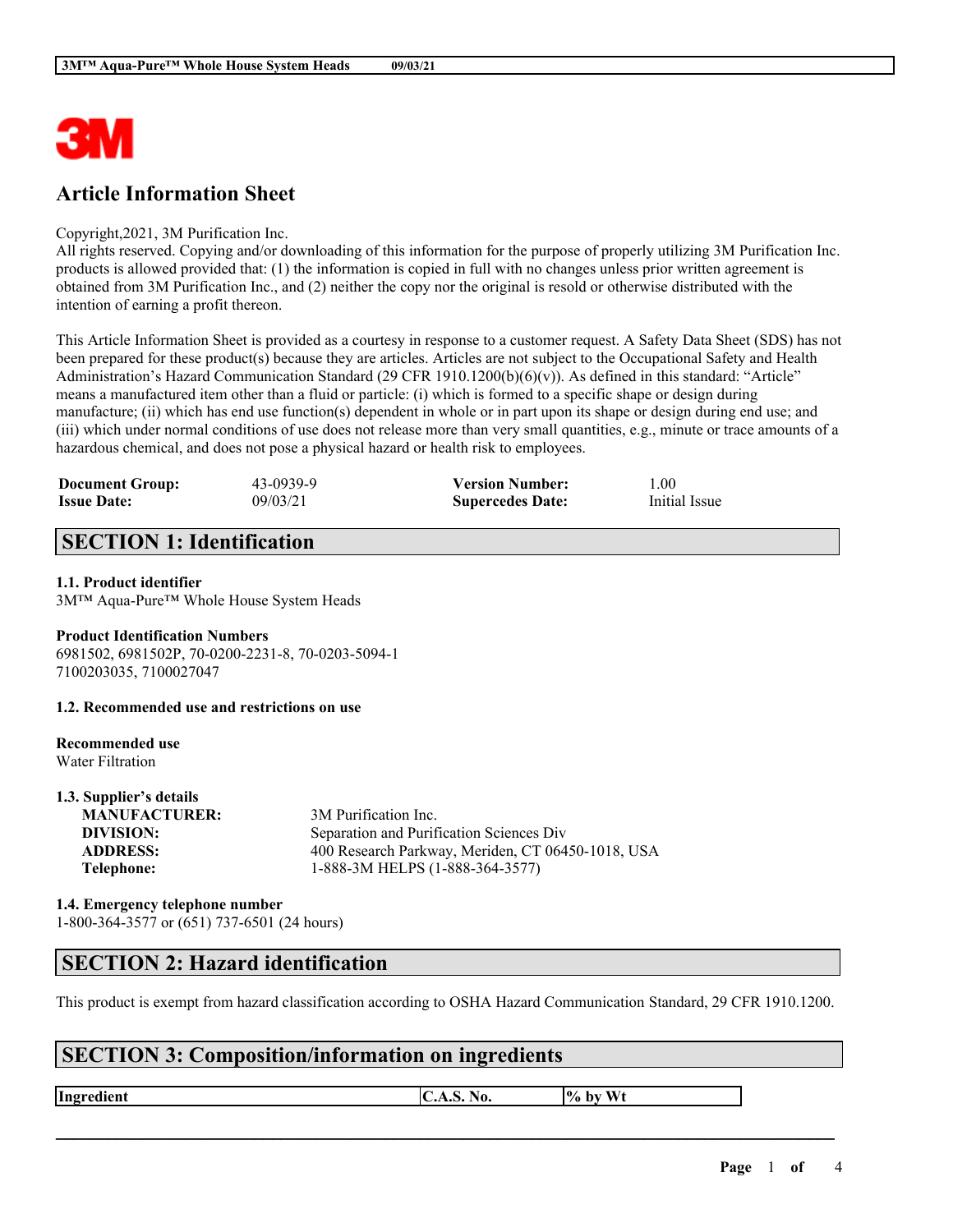| Head Assembly, Rotary Valve, Spool, and Handle | Mixture       | $80 -$<br>-85 |
|------------------------------------------------|---------------|---------------|
| Stainless Steel Washers and Screws             | Mixture       | 20<br>$15 -$  |
| <b>Ring Seal</b>                               | Mixture       |               |
| $O-Rings$                                      | Trade Secret* |               |

\*The specific chemical identity and/or exact percentage (concentration) of this composition has been withheld as a trade secret.

## **SECTION 4: First aid measures**

#### **4.1. Description of first aid measures**

#### **Inhalation:**

No need for first aid is anticipated.

**Skin Contact:** No need for first aid is anticipated.

**Eye Contact:** No need for first aid is anticipated.

#### **If Swallowed:**

No need for first aid is anticipated.

### **SECTION 5: Fire-fighting measures**

In case of fire: Use a fire fighting agent suitable for ordinary combustible material such as water or foam.

### **SECTION 6: Accidental release measures**

**6.1. Personal precautions, protective equipment and emergency procedures** Not applicable.

#### **6.2. Environmental precautions**

Not applicable.

**6.3. Methods and material for containment and cleaning up** Not applicable.

## **SECTION 7: Handling and storage**

#### **7.1. Precautions for safe handling**

This product is considered to be an article which does not release or otherwise result in exposure to a hazardous chemical under normal use conditions.

#### **7.2. Conditions for safe storage including any incompatibilities**

No special storage requirements.

### **SECTION 8: Exposure controls/personal protection**

This product is considered to be an article which does not release or otherwise result in exposure to a hazardous chemical under normal use conditions. No engineering controls or personal protective equipment (PPE) are necessary.

 $\mathcal{L}_\mathcal{L} = \mathcal{L}_\mathcal{L} = \mathcal{L}_\mathcal{L} = \mathcal{L}_\mathcal{L} = \mathcal{L}_\mathcal{L} = \mathcal{L}_\mathcal{L} = \mathcal{L}_\mathcal{L} = \mathcal{L}_\mathcal{L} = \mathcal{L}_\mathcal{L} = \mathcal{L}_\mathcal{L} = \mathcal{L}_\mathcal{L} = \mathcal{L}_\mathcal{L} = \mathcal{L}_\mathcal{L} = \mathcal{L}_\mathcal{L} = \mathcal{L}_\mathcal{L} = \mathcal{L}_\mathcal{L} = \mathcal{L}_\mathcal{L}$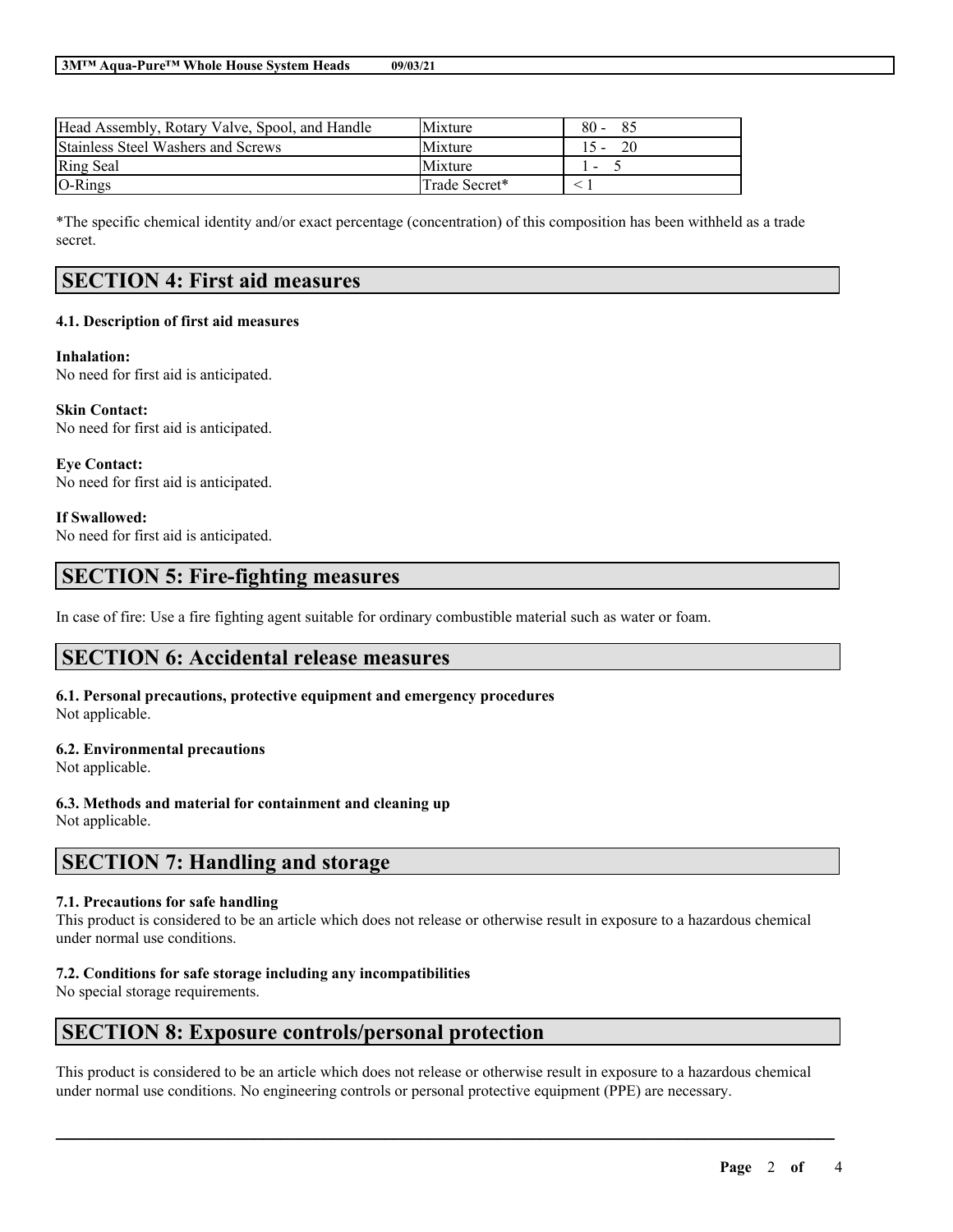# **SECTION 9: Physical and chemical properties**

### **9.1. Information on basic physical and chemical properties**

| Appearance                             |                   |
|----------------------------------------|-------------------|
| <b>Physical state</b>                  | Solid             |
| Color                                  | White             |
| Odor                                   | Odorless          |
| pН                                     | Not Applicable    |
| <b>Melting point</b>                   | No Data Available |
| <b>Boiling Point</b>                   | Not Applicable    |
| <b>Flash Point</b>                     | Not Applicable    |
| <b>Evaporation rate</b>                | Not Applicable    |
| <b>Flammability (solid, gas)</b>       | Not Classified    |
| <b>Flammable Limits(LEL)</b>           | Not Applicable    |
| <b>Flammable Limits(UEL)</b>           | Not Applicable    |
| <b>Vapor Pressure</b>                  | Not Applicable    |
| <b>Vapor Density</b>                   | Not Applicable    |
| <b>Density</b>                         | No Data Available |
| <b>Specific Gravity</b>                | No Data Available |
| <b>Solubility In Water</b>             | Not Applicable    |
| Solubility- non-water                  | Not Applicable    |
| Partition coefficient: n-octanol/water | Not Applicable    |
| <b>Autoignition temperature</b>        | No Data Available |
| <b>Decomposition temperature</b>       | No Data Available |
| <b>Viscosity</b>                       | Not Applicable    |

# **SECTION 10: Stability and reactivity**

This material is considered to be non reactive under normal use conditions.

# **SECTION 11: Toxicological information**

**Inhalation:** No health effects are expected

**Skin Contact:** No health effects are expected

**Eye Contact:** No health effects are expected

**Ingestion:** No health effects are expected

### **Additional Information:**

This product, when used under reasonable conditions and in accordance with the directions for use, should not present a health hazard. However, use or processing of the product in a manner not in accordance with the product's directions for use may affect the performance of the product and may present potential health and safety hazards.

 $\mathcal{L}_\mathcal{L} = \mathcal{L}_\mathcal{L} = \mathcal{L}_\mathcal{L} = \mathcal{L}_\mathcal{L} = \mathcal{L}_\mathcal{L} = \mathcal{L}_\mathcal{L} = \mathcal{L}_\mathcal{L} = \mathcal{L}_\mathcal{L} = \mathcal{L}_\mathcal{L} = \mathcal{L}_\mathcal{L} = \mathcal{L}_\mathcal{L} = \mathcal{L}_\mathcal{L} = \mathcal{L}_\mathcal{L} = \mathcal{L}_\mathcal{L} = \mathcal{L}_\mathcal{L} = \mathcal{L}_\mathcal{L} = \mathcal{L}_\mathcal{L}$ 

# **SECTION 12: Ecological information**

This article is expected to present a low environmental risk either because use and disposal are unlikely to result in a